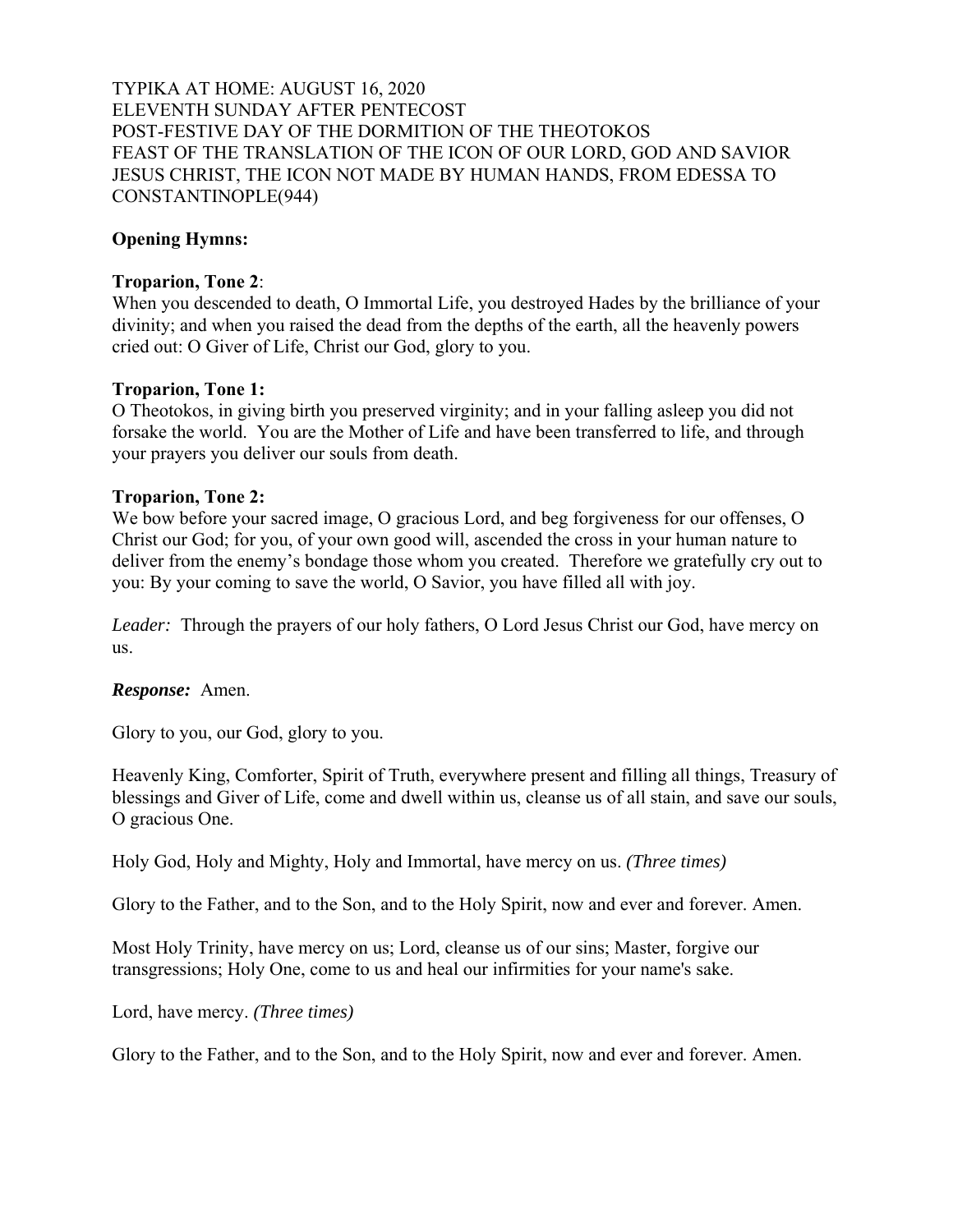Our Father, who art in heaven, hallowed be thy name; thy kingdom come; thy will be done on earth as it is in heaven. Give us this day our daily bread; and forgive us our trespasses as we forgive those who trespass against us; and lead us not into temptation, but deliver us from evil.

*Leader:* Lord Jesus Christ, Son of God, have mercy on us.

### *Response:* Amen.

Lord, have mercy. *(Twelve times)*

Glory to the Father, and to the Son, and to the Holy Spirit, now and ever and forever. Amen

Come, let us worship our King and God. Come, let us worship Christ, our King and God. Come, let us worship and bow before the only Lord Jesus Christ the King and our God.

*We chant the Typical Psalms:*

### **Psalm 102:**

Bless the Lord, O my soul, and all my being, bless his holy name.

Bless the Lord, O my soul, and never forget all his blessings.

It is he who forgives all your guilt, who heals every one of your ills,

who redeems your life from the grave, who crowns you with love and compassion,

who fills your life with good things, renewing your youth like an eagle's.

The Lord does deeds of justice, gives judgment for all who are oppressed.

He made known his ways to Moses and his deeds to Israel's sons.

The Lord is compassion and love, slow to anger and rich in mercy.

His wrath will come to an end; he will not be angry forever.

He does not treat us according to our sins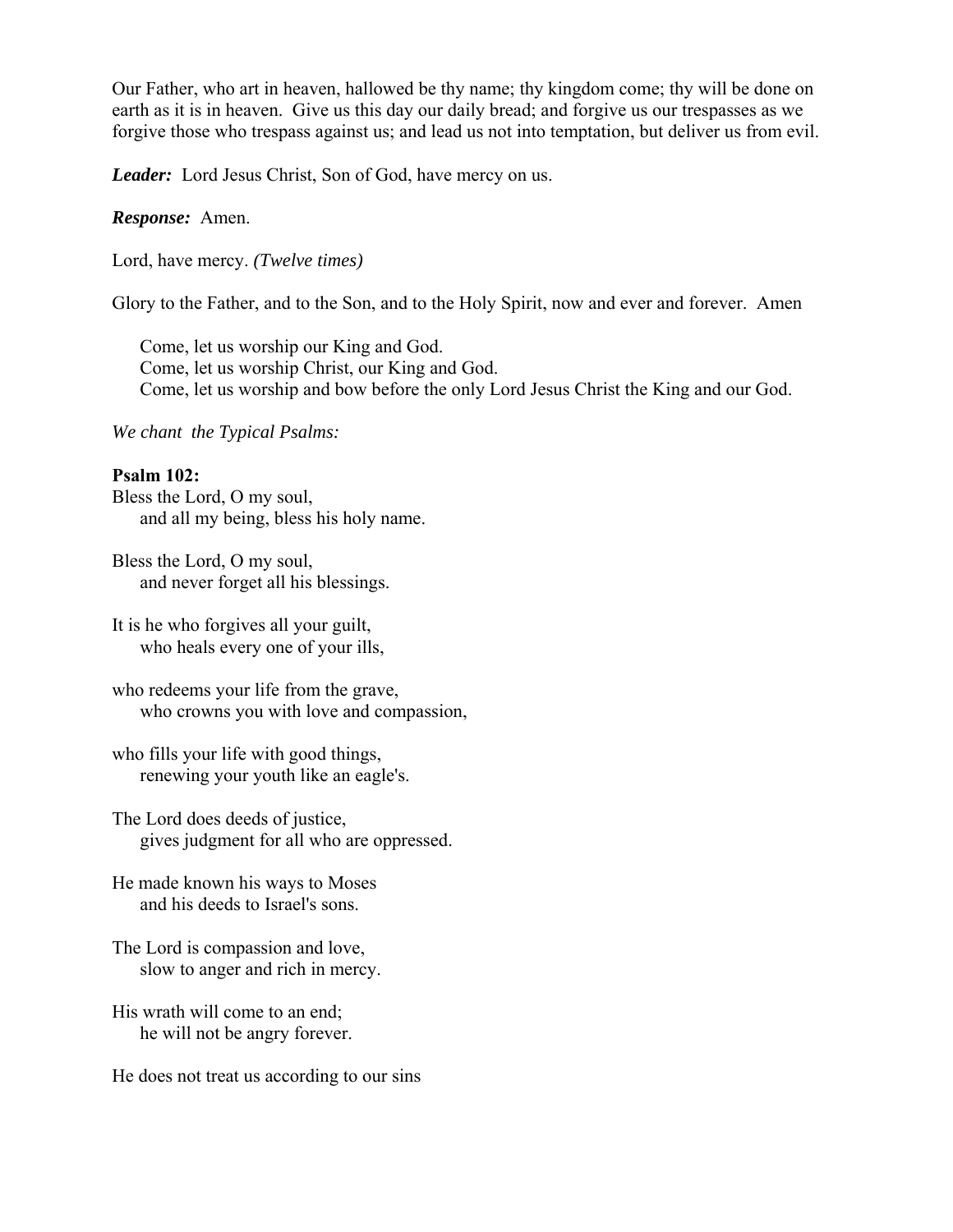nor repay us according to our faults.

For as the heavens are high above the earth so strong is his love for those who fear him.

As far as the east is from the west so far does he remove our sins.

As a father has compassion on his sons, the Lord has pity on those who fear him;

for he knows of what we are made, he remembers that we are dust.

As for man, his days are like grass; he flowers like the flower of the field;

the wind blows and he is gone and his place never sees him again.

But the love of the Lord is everlasting upon those who hold him in fear;

his justice reaches out to children's children when they keep his covenant in truth, when they remember his commands and do them.

The Lord has set his throne in heaven and his kingdom is ruling over all.

Bless the Lord, all his angels, mighty in power, fulfilling his word, who heed the voice of his word.

Bless the Lord, all his hosts, his servants who do his will.

Bless the Lord, all his works, in every place where he rules.

Glory to the Father, and to the Son, and to the Holy Spirit, now and ever and forever. Amen.

Bless the Lord, O my soul! and all my being, bless his holy name.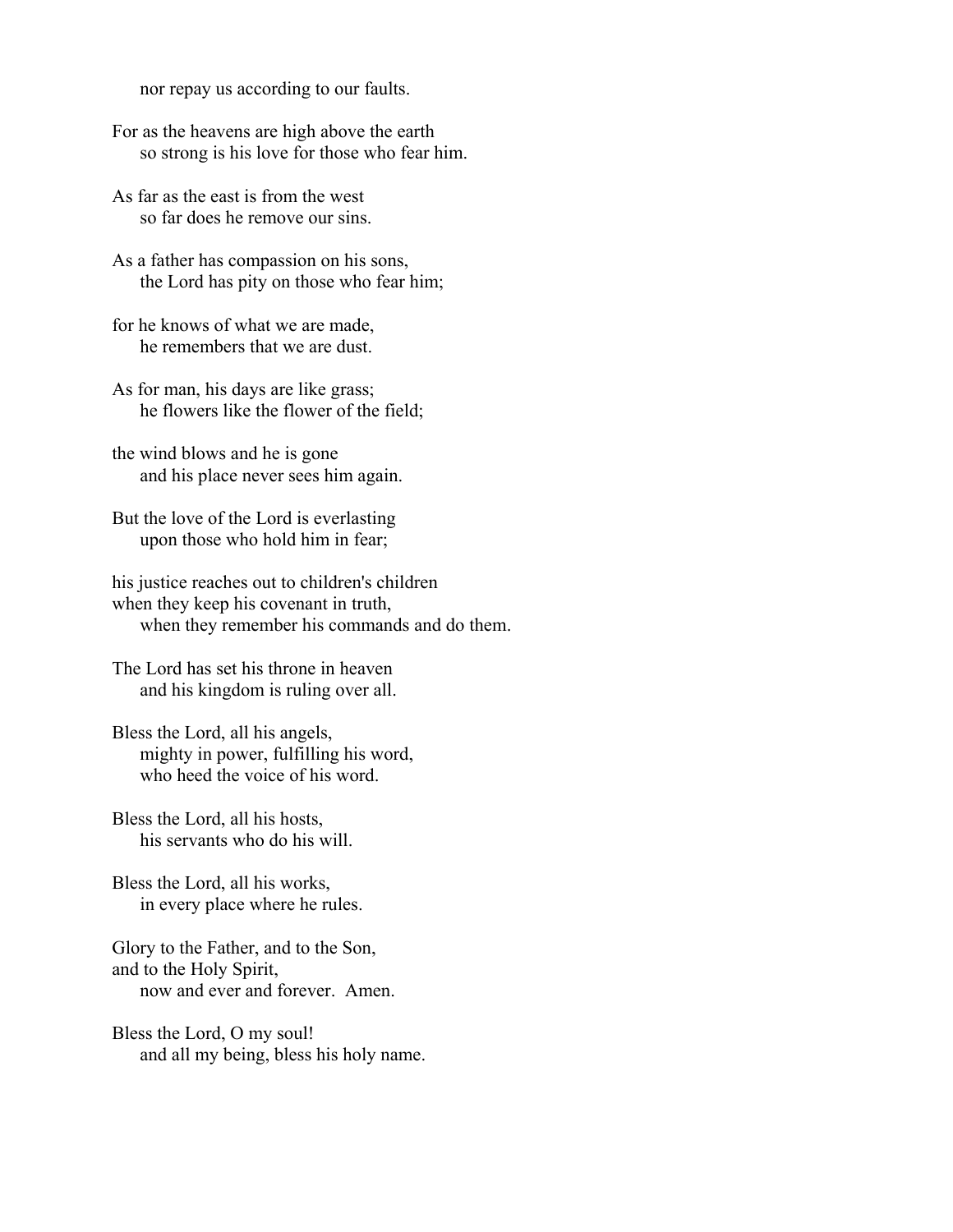Blessed are you, O Lord. Glory to the Father, and to the Son, and to the Holy Spirit. Praise the Lord, O my soul. I will praise the Lord all my life. I will make music to my God while I live.

Put no trust in princes, in mortal men in whom there is no help.

Take their breath, they return to clay and their plans that day come to nothing.

He is happy who is helped by Jacob's God, whose hope is in the Lord his God,

who alone made heaven and earth, the seas and all they contain.

It is the Lord who keeps faith forever, who is just to those who are oppressed.

It is he who gives bread to the hungry, the Lord, who sets prisoners free,

the Lord who gives sight to the blind, who raises up those who are bowed down,

the Lord, who protects the stranger and upholds the widow and orphan.

It is the Lord who loves the just but thwarts the path of the wicked.

The Lord will reign forever, Zion's God, from age to age.

Now and ever and forever. Amen.

## **Hymn of the Incarnation**

O only-begotten Son and Word of God, who, being immortal, deigned for our salvation to become incarnate of the holy Theotokos and Ever-Virgin Mary, and became man without change; you were also crucified, O Christ our God, and by death have trampled Death, being One of the Holy Trinity, glorified with the Father and the Holy Spirit, save us.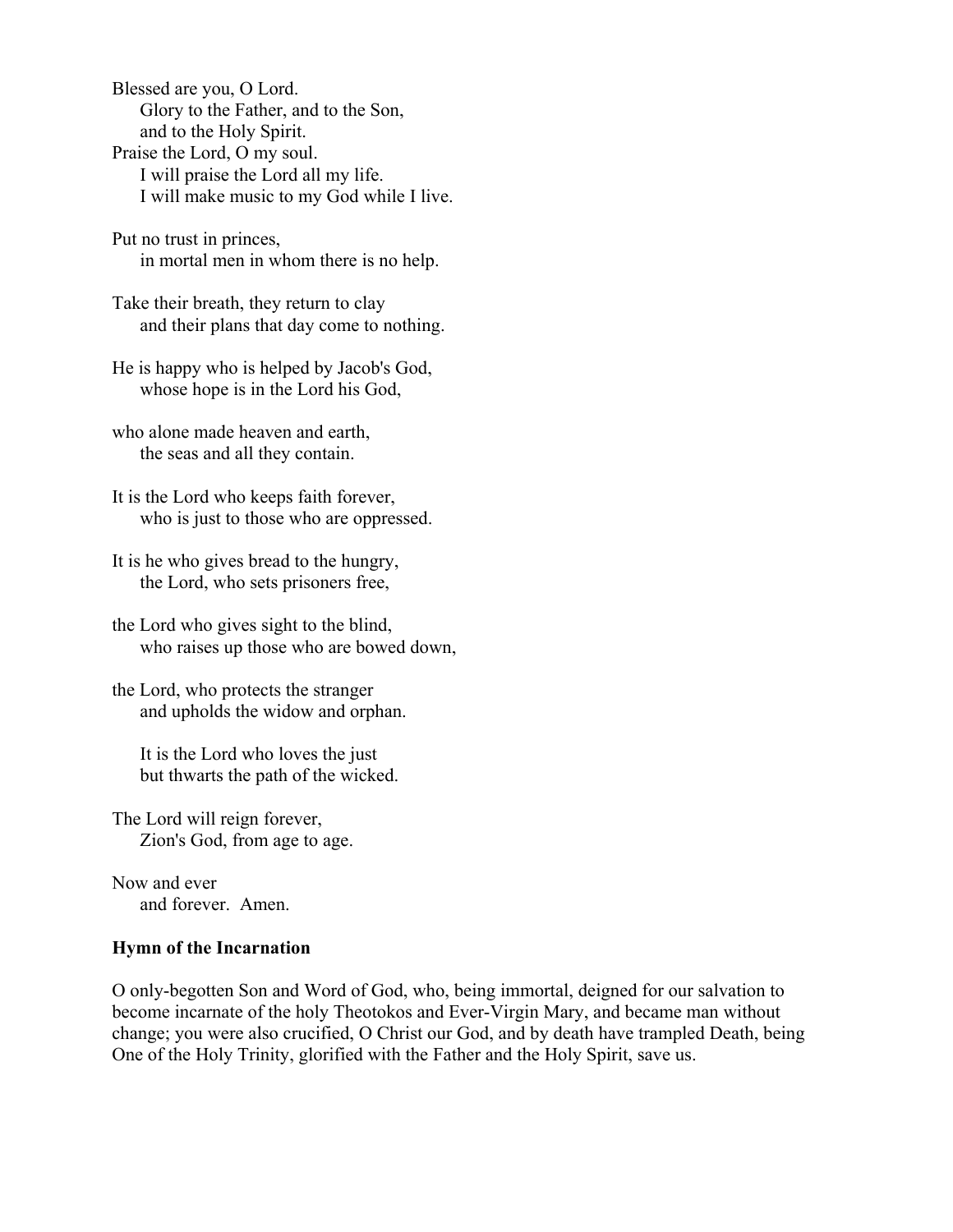## **Troparia at the Beatitudes**

In your kingdom, remember us, O Lord, when you come in your kingdom.

**12.** *Blessed are the poor in spirit,* 

 *for theirs is the kingdom of heaven.* 

(Tone 2) We offer you the words of the thief, and we shout to you, "Remember us, O Savior, in your kingdom."

**11.** *Blessed are they who mourn,* 

 *for they will be comforted.*

- For the forgiveness of failings, we offer you the cross, which you accepted for us, O lover of humanity.

**10.** *Blessed are the meek,* 

 *for they will inherit the land.*

- O Loving Master, we venerate your burial and rising, through which from corruption you redeemed the world.

**9.** *Blessed are they who hunger and thirst for* 

 *righteousness, for they will be satisfied.* 

- By your death, O Lord, Death was swallowed up and by your resurrection, O Savior, you saved the world.

**8.** *Blessed are the merciful, for they will be shown mercy.*

(Tone 1) Your holy and noble death, O Virgin, is adorned with the splendid robe of divine glory. It brings all the faithful together in joy. Led by Miriam, with dances and timbrels they praise your only-begotten Son, for he has been greatly glorified.

**7.** *Blessed are the pure of heart, for they will see God.*

- The heavenly choirs encircled your holy body in Zion while the choir of apostles, assembling from the ends of the earth, stood beside you, O Theotokos. Along with them, we also honor your holy memory, O most pure Virgin.

**6.** *Blessed are the peacemakers, for they will be called children of God.*

- You have gained victory over nature by giving birth to God, O pure Virgin; yet, like your Son and Creator, you have followed the laws of nature while being above it. Therefore, through your death, you have risen to eternal life with your Son. **5.** *Blessed are they who are persecuted for the sake of righteousness,* 

*for theirs is the kingdom of heaven.* 

(Tone 4) I will open my mouth; it will be filled by the Holy Spirit, and I will offer praise to the Queen Mother. I will celebrate in joy; in my rejoicing I will sing of these wonders.

**4.** *Blessed are you when they insult you and persecute you* 

*and utter every kind of evil against you falsely because of me.* 

- Life has shone forth upon the dead, light has come for the blind, healing has been disclosed for those who are grievously afflicted, and salvation has drawn near for all today.

**3.** *Rejoice and be glad, for your reward will be great in heaven.* 

- Every mind is bewildered, seeing the divine image of the immaterial face of Christ now clearly depicted, pouring forth enlightenment upon those who venerate it. **2.** *Glory to the Father, and to the Son, and to the Holy Spirit.* 

- Let us prepare the way of Christ, crying out now to Christ: Hosanna! Blessed is the name of the glory of God, which has in his divine image been revealed to those on earth!

**1.** *Now and ever and forever. Amen.*

- - Salvation has been shown to be known to the countries of the world, O pure Theotokos,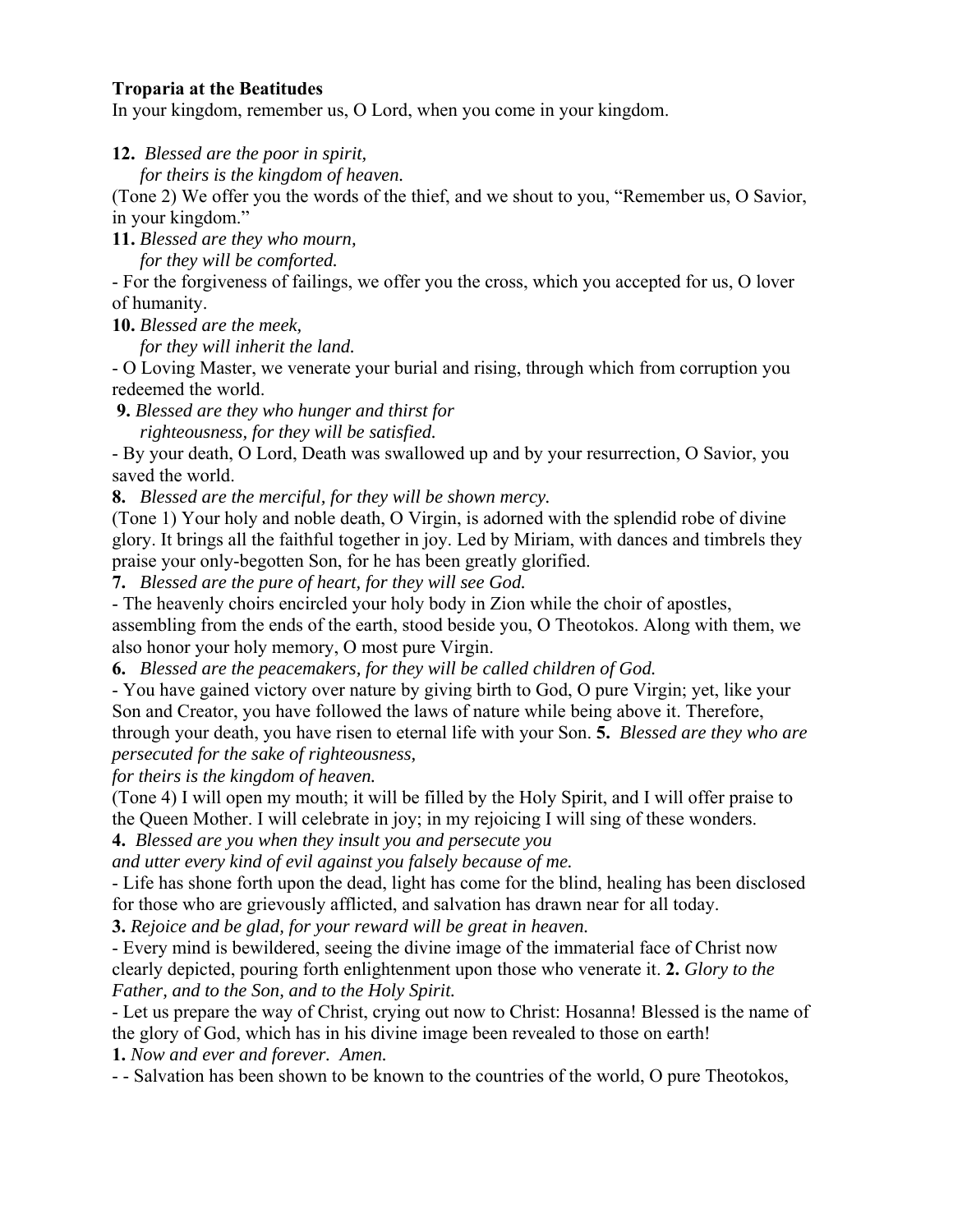for we have now been granted, through your mediation, to see the image of our Savior born from you.

### **Prokeimenon, Tone 2:**

My strength and my song is the Lord; he has become my salvation. *Verse*: The Lord punished me severly but did not hand me over to Death. **Prokeimenon, Tone 4** Sing a new song to the Lord, for the Lord has worked wonders

Epistle: 1 Corinthians 9:2-12 and Colossians 1:12-18

*Leader*: A reading from the First Letter of St. Paul the Apostle to the Corinthians.

Brothers and Sisters: Although I may not be an apostle for others, certainly I am for you, for you are the seal of my apostleship in the Lord. My defense against those who would pass judgment on me is this. Do we not have the right to eat and drink? Do we not have the right to take along a Christian wife, as do the rest of the apostles, and the brothers of the Lord, and Cephas? Or is it only myself and Barnabas who do not have the right not to work? Who ever serves as a soldier at his own expense? Who plants a vineyard without eating its produce? Or who shepherds a flock without using some of the milk from the flock? Am I saying this on human authority, or does not the law also speak of these things? It is written in the law of Moses, "You shall not muzzle an ox while it is treading out the grain." Is God concerned about oxen, or is he not really speaking for our sake? It was written for our sake, because the plowman should plow in hope, and the thresher in hope of receiving a share. If we have sown spiritual seed for you, is it a great thing that we reap a material harvest from you? If others share this rightful claim on you, do not we still more?

Brothers and Sisters: give thanks to the Father, who has made you fit to share in the inheritance of the holy ones in light. He delivered us from the power of darkness and transferred us to the kingdom of his beloved Son, in whom we have redemption, the forgiveness of sins. He is the image of the invisible God, the firstborn of all creation. For in him were created all things in heaven and on earth, the visible and the invisible, whether thrones or dominions or principalities or powers; all things were created through him and for him. He is before all things, and in him all things hold together. He is the head of the body, the church. He is the beginning, the firstborn from the dead, that in all things he himself might be preeminent

## **Alleluia, Tone 2:** Alleluia, alleluia, alleluia

*Verse*: The Lord will hear you on the day of distress; the name of Jacob's God will protect you.

*Verse*: O Lord, save the king, and hear us when we call upon you.

## **Alleluia, Tone 4:**

*Verse*: Happy are the people who walk in the light of your face, O Lord; who shall rejoice in your name forever.

*Leader*: A reading from the gospel of the holy apostle and evangelist Matthew. (Matthew 18:23-35 and Luke 9:51-56; 10:22-24)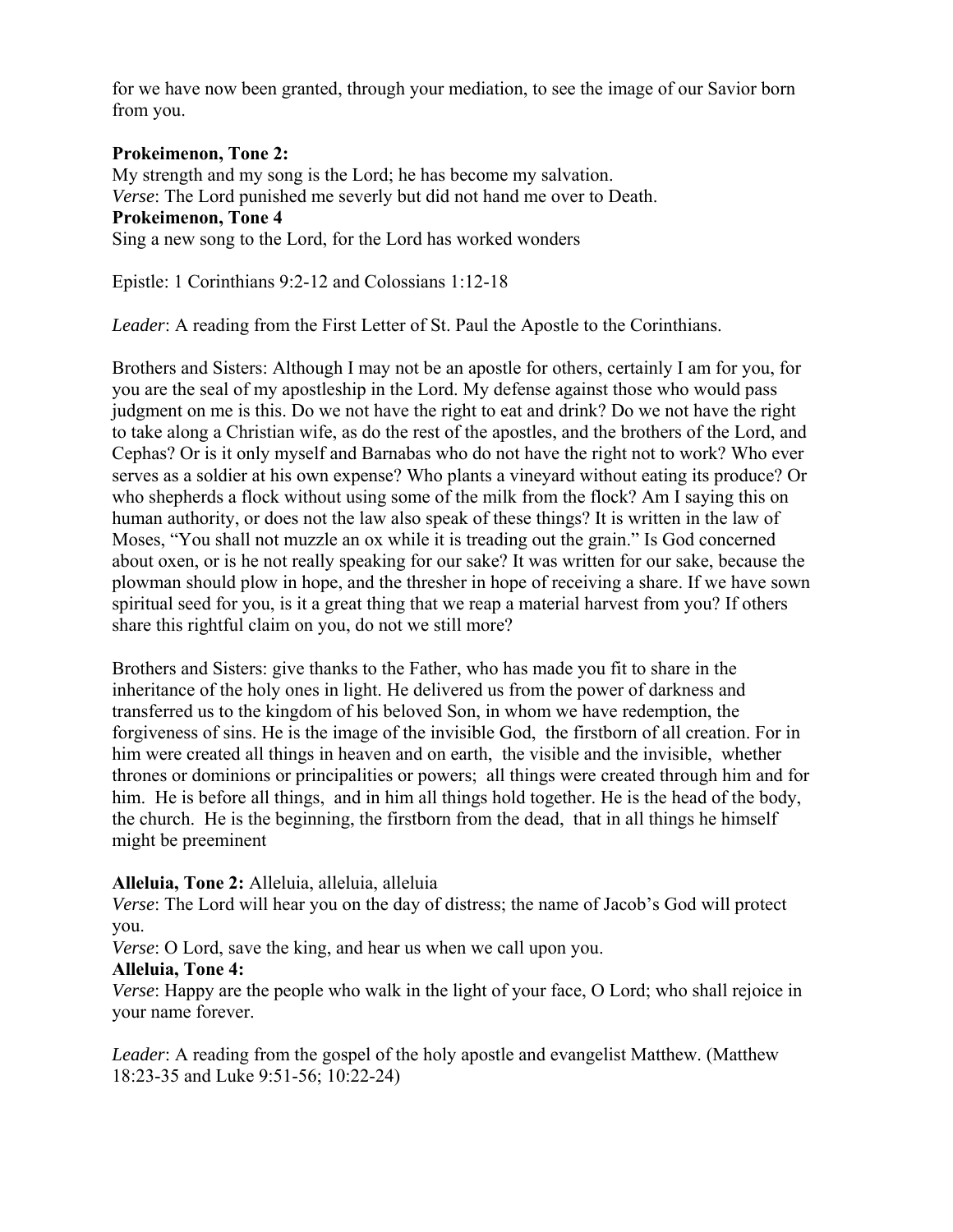*Response:* Glory to you, O Lord, glory to you.

### *Leader*:

The Lord told this parable: the kingdom of heaven may be likened to a king who decided to settle accounts with his servants. When he began the accounting, a debtor was brought before him who owed him a huge amount. Since he had no way of paying it back, his master ordered him to be sold, along with his wife, his children, and all his property, in payment of the debt. At that, the servant fell down, did him homage, and said, 'Be patient with me, and I will pay you back in full.' Moved with compassion the master of that servant let him go and forgave him the loan. When that servant had left, he found one of his fellow servants who owed him a much smaller amount. He seized him and started to choke him, demanding, 'Pay back what you owe.' Falling to his knees, his fellow servant begged him, 'Be patient with me, and I will pay you back.' But he refused. Instead, he had him put in prison until he paid back the debt. Now when his fellow servants saw what had happened, they were deeply disturbed, and went to their master and reported the whole affair. His master summoned him and said to him, 'You wicked servant! I forgave you your entire debt because you begged me to. Should you not have had pity on your fellow servant, as I had pity on you?' Then in anger his master handed him over to the torturers until he should pay back the whole debt. So will my heavenly Father do to you, unless each of you forgives his brother from his heart."

At that time: When the days for his being taken up were fulfilled, Jesus resolutely determined to journey to Jerusalem, and he sent messengers ahead of him. On the way they entered a Samaritan village to prepare for his reception there, but they would not welcome him because the destination of his journey was Jerusalem. When the disciples James and John saw this they asked, "Lord, do you want us to call down fire from heaven to consume them?" Jesus turned and rebuked them, and they journeyed to another village. The Lord said: All things have been handed over to me by my Father. No one knows who the Son is except the Father, and who the Father is except the Son and anyone to whom the Son wishes to reveal him." Turning to the disciples in private he said, "Blessed are the eyes that see what you see. For I say to you, many prophets and kings desired to see what you see, but did not see it, and to hear what you hear, but did not hear it."

*Response:* Glory to you, O Lord, glory to you.

*Then:* 

Glory to the Father, and to the Son, and to the Holy Spirit, now and ever and forever. Amen.

Remember us, O Lord, when you come in your kingdom.

Remember us, O Master, when you come in your kingdom.

Remember us, O Holy One, when you come in your kingdom.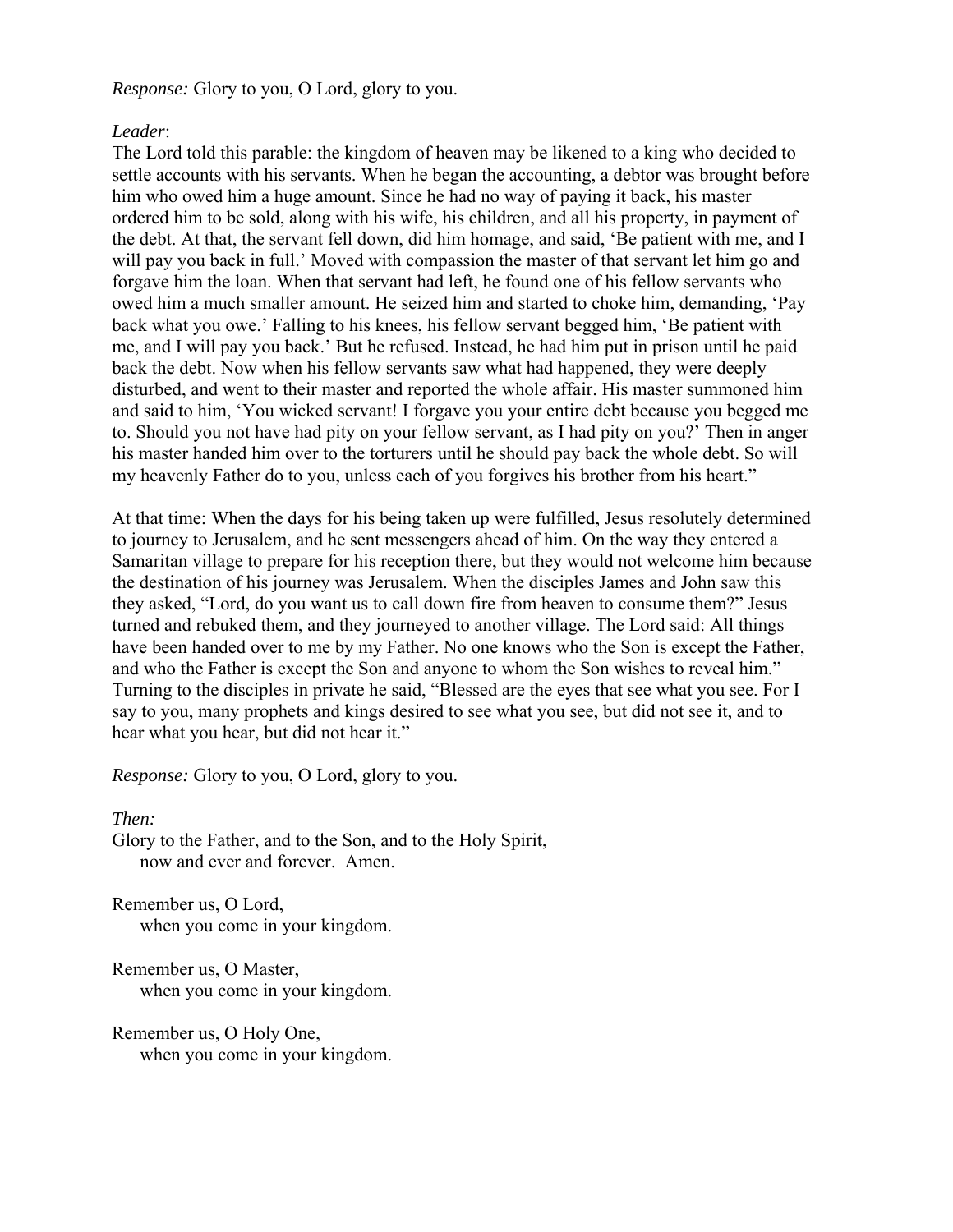The heavenly choir praises you and says, Holy, holy, holy, Lord God of hosts; heaven and earth are filled with your glory.

Look towards him and be radiant; let your faces not be abashed.

The heavenly choir praises you and says, Holy, holy, holy, Lord God of hosts; heaven and earth are filled with your glory.

Glory to the Father, and to the Son, and to the Holy Spirit.

The choir of holy angels and archangels, with all the heavenly powers, praises you and says, Holy, holy, holy, Lord God of hosts; heaven and earth are filled with your glory.

Now and ever and forever. Amen.

# **Profession of Faith**

I believe in one God, the Father Almighty, Creator of heaven and earth, of all things visible and invisible; and in one Lord Jesus Christ, Son of God, the only-begotten, born of the Father before all ages. Light from light, true God from true God, begotten, not made, one in essence with the Father; through whom all things were made. For us and for our salvation, he came down from heaven and was incarnate from the Holy Spirit and the Virgin Mary, and became man. He was crucified for us under Pontius Pilate, and suffered and was buried. He rose on the third day according to the scriptures. He ascended into heaven and is seated at the right hand of the Father, and he is coming again in glory to judge the living and the dead, and his kingdom will have no end. And in the Holy Spirit, the Lord, the Creator of Life, who proceeds from the Father. Together with the Father and the Son he is worshiped and glorified; he spoke through the prophets. In one, holy, catholic, and apostolic Church. I profess one baptism for the remission of sins. I expect the resurrection of the dead and the life of the world to come. Amen.

Remit, pardon, and forgive our transgressions, voluntary and involuntary, in deed and in word, with knowledge and in ignorance, in thought and in desire, by night and by day, forgive them all, O God, for you are good and love us all.

Our Father, who art in heaven, hallowed be thy name; thy kingdom come; thy will be done on earth as it is in heaven. Give us this day our daily bread; and forgive us our trespasses as we forgive those who trespass against us; and lead us not into temptation, but deliver us from evil.

*Leader:* Lord Jesus Christ, Son of God, have mercy on us.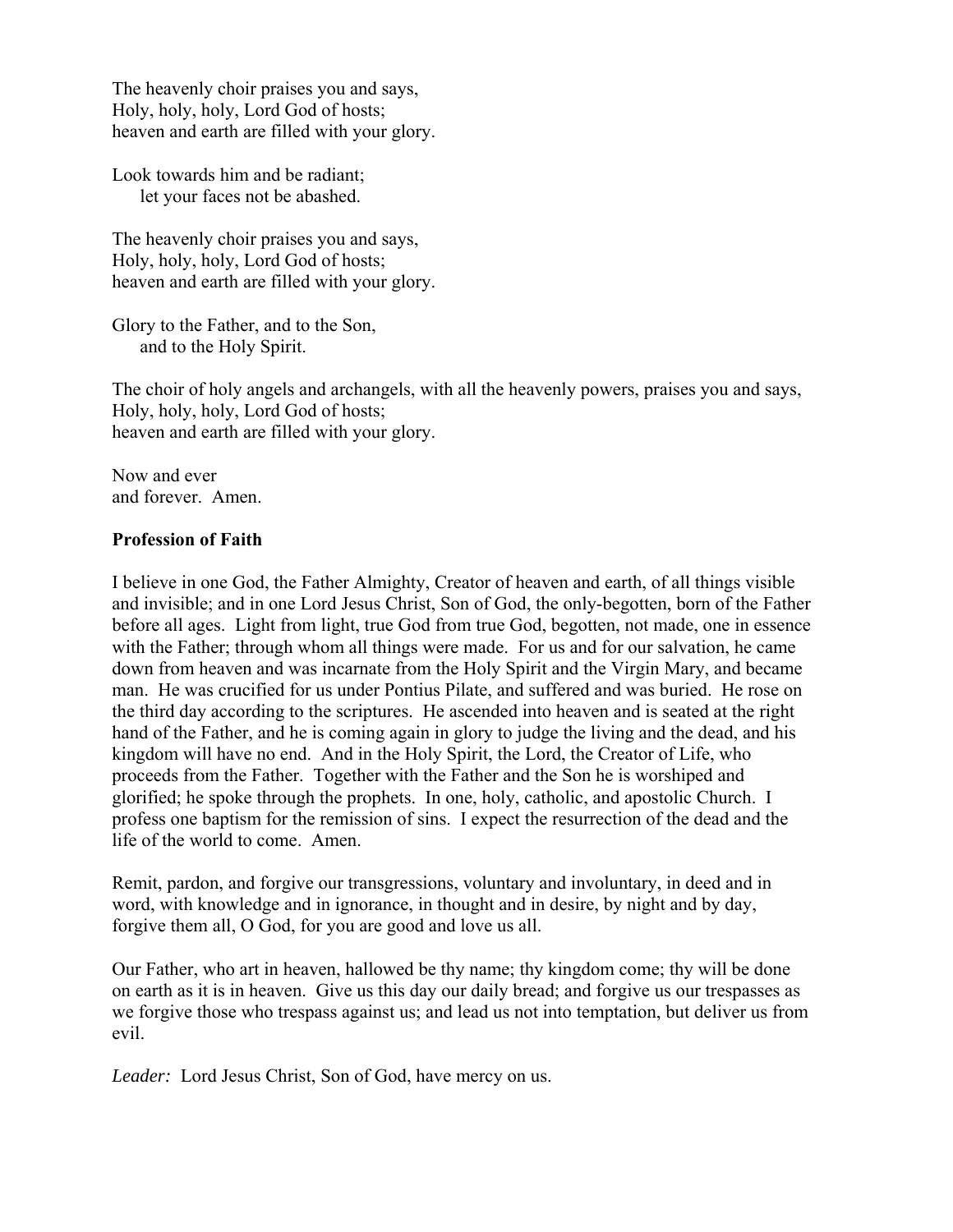## *Response:* Amen.

## **Kontakion, Tone 2:**

You arose from the grave, Almighty Savior. Seeing the miracle, Hades was struck with fear; the dead arose. At this sight, all creation rejoices with you; Adam joins with exultation; and the world, O my Savior, sings your praises forever.

Lord, have mercy. *(Twelve times)*

*Leader:* Most holy Trinity, Consubstantial Power, Indivisible Kingdom, Cause of all good things, look favorably upon me, a sinner, at this present hour. Take away all the defilement of my mind and enlighten my understanding that I may always praise, glorify, and say: *Response:* One is holy, one is Lord Jesus Christ, to the glory of God the Father. Amen

*The Leader bows his head and together with the faithful makes a spiritual Communion praying aloud:* 

O Lord, I believe and confess that you are truly Christ, who came into the world To save sinners of whom I am the first. *Although I cannot be a partaker now of your mystical supper, O Son of God,* Come at least spiritually into my heart by Your Divine Grace for the healing of my soul and body. For I will not reveal your mystery to your enemies, Nor will I give you a kiss as did Judas, But like the thief I profess to you: + Remember me, O Lord, when you come in your kingdom. + Remember me, O Master, when you come in your kingdom. + Remember me, O Holy One, when you come in your kingdom. O Lord, I also believe and profess, that this, Which I would receive, and which is now here present with us in Mystery, Is truly your most precious Body, and your life-giving Blood, Which, I pray, I may one day receive again For the remission of all my sins and for life everlasting. Amen

*Then immediately:*

## **Psalm 33**

I will bless the Lord at all times, his praise always on my lips;

In the Lord my soul shall make its boast The humble shall hear and be glad.

Glorify the Lord with me.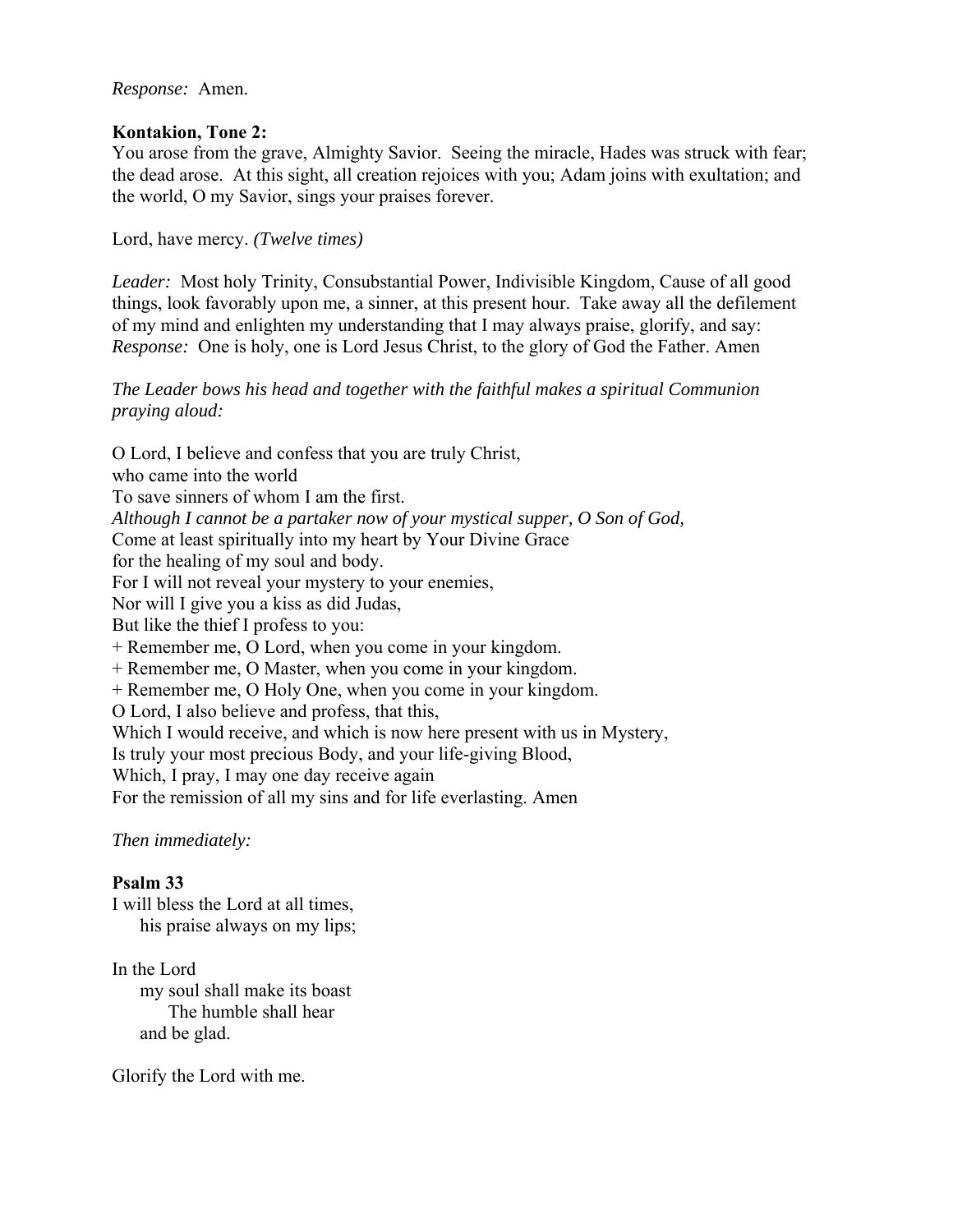Together let us praise his name.

I sought the Lord and he answered me; from all my terrors he set me free.

Look towards him and be radiant; let your faces not be abashed.

This poor man called, the Lord heard him and rescued him from all his distress.

The angel of the Lord is encamped, around those who revere him, to rescue them.

Taste and see that the Lord is good. He is happy who seeks refuge in him.

Revere the Lord, you his saints. They lack nothing, those who revere him.

Strong lions suffer want and go hungry but those who seek the Lord lack no blessing.

Come, children, and hear me that I may teach you the fear of the Lord.

Who is he who longs for life and many days, to enjoy his prosperity?

Then keep your tongue from evil and your lips from speaking deceit.

Turn aside from evil and do good; seek and strive after peace.

The Lord turns his face against the wicked to destroy their remembrance from the earth.

The Lord turns his eyes to the just and his ears to their appeal.

The just cried out and the Lord heard them, and rescued them from all their distress.

The Lord is close to the broken-hearted; those whose spirit is crushed he will save.